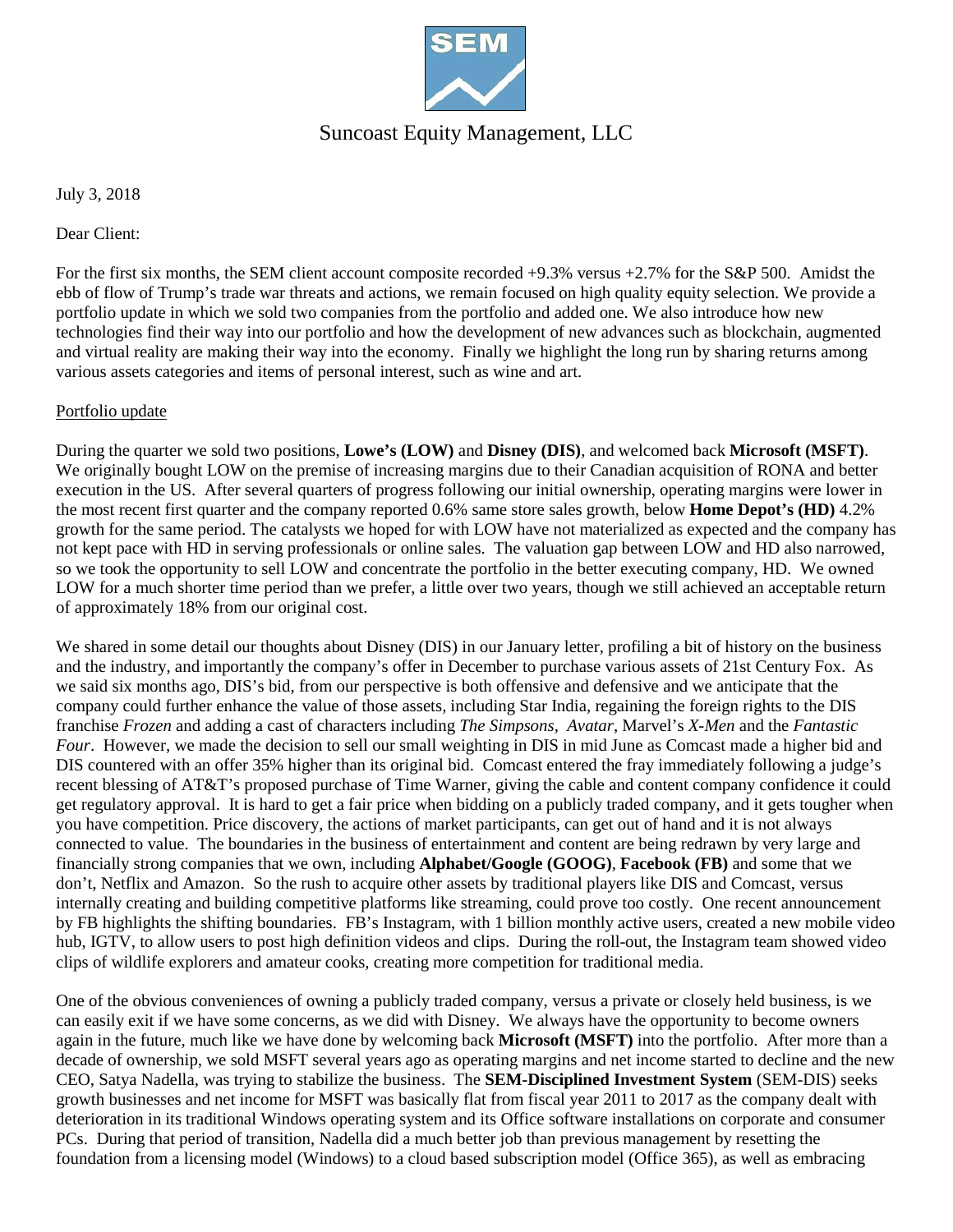open architecture and cloud services through Azure. Net income is now growing again and will reach \$29 billion in fiscal 2018, up from the \$21 to \$24 billion range during the last seven years. In fact, Azure (MSFT's cloud computing platform and infrastructure) grew 93% in its most recent quarter, almost twice as fast as market leader Amazon Web Services (AWS). As a whole, MSFT should generate double digit revenue growth in its Productivity/Business Process and Intelligent Cloud solutions, which represent the majority of its revenue and are its highest margin businesses.

In early June, MSFT announced its plan to acquire GitHub for \$7.5 billion in stock. GitHub is an open source platform for programmers and helps them collaborate by allowing them to post projects, track revisions, and share insights about programming trends. With 28 million developers representing 1.5 million companies in healthcare, technology, manufacturing, and retail, GitHub is far and away the market leader. Its clients include Oracle, IBM and AWS. MSFT is currently the largest contributor to GitHub, so this complementary acquisition gives MSFT the ability to not only target ads toward other users, but also analyze competitors' data or perhaps even limit the free service. MSFT insists GitHub will stay independent and continue to foster a culture of developer freedom, openness and innovation. In hindsight, we recognize that we would have benefited from an earlier reentry into MSFT, though our disciplined process requires us to verify positive business momentum and have some patience in doing so. The **SEM-DIS** has served us well over time. With MSFT's renewed business momentum, we expect net income to grow for many years to come and will look for opportunities to increase our position.

For the last two quarters we have explained that some of our fastest growing businesses would incur some hurdles and perhaps some extra expenditures as it relates to improving data protection for their clients. The general sentiment had been that this would be hurtful to these businesses such as FB and GOOG. We had thought just the opposite and that is why we increased our FB weighting in March. Some recent data backs this up. The European Union put into place the General Data Protection and Regulation law (GDPR) that went into effect on May  $25<sup>th</sup>$ . Evercore ISI reported that daily active user trends for FB were "slightly better" than the previous few months rather than an expectation that they might have declined. FB was also able to absorb the costs necessary to comply with GDPR more easily than smaller competitors, which per Evercore ISI have either exited Europe or scaled down operations to avoid punishing fines. Likewise, *The Wall Street Journal* reported that GOOG drew advertising money to its online ad services and away from competitors that are straining to show they are compliant with GDPR. The early reports showed that GOOG is gathering individuals' consent at far higher rates than many competing online ad services, likely because of greater trust in the GOOG brand.

#### Blockchain, Augmented and Virtual Reality

Businesses continue to grow profits but not equally, so a good selection process such as our SEM-DIS is paramount. Our process combines high quality quantitative factors (cash flow generating, high return on capital companies with little to no leverage) with high quality qualitative characteristics (strong competitive advantages). This process leads us to companies that create or utilize technologies to build competitive advantages and generate strong earnings growth as a result. One example is the payments evolution from cash to check to credit card (our ownership of **Visa/Mastercard**) and now peer to peer payment systems (**PayPal'**s Venmo which we also own). Another one is how the tradition of writing and mailing letters and photos has changed to family conversations and baby pictures being posted on **Facebook**.

Time erodes most competitive advantages and very few companies no matter how powerful, such as Amazon, FB and GOOG, may find it difficult to position themselves for the next new technology every time. Yet, new technologies improve our standard of living both in quality and cost, and that is what makes the work we do so interesting and why we are eternally optimistic when new technologies appear on the horizon.

Blockchain (not Bitcoin!), augmented and virtual reality are in early stages. Blockchain is a private ledger technology and it is being implemented in food traceability, as well as numerous other applications. Each link of the supply chain posts details from the farm to the table. From every fish to every vegetable, information is linked so that any issues can be quickly pinpointed. Nestle, Dole Food and Unilever are working with their biggest customer, Walmart, to implement a system. In another application, blockchain is being deployed in a pilot project by the city of South Burlington, Vermont to replace the system for recording property transactions, potentially reducing some annoying costs for consumers.

Augmented reality (AR) holds great potential in the operating room, as it blends digital imagery with the physical world. By projecting virtual images on a brain tumor for example, AR reduces errors and eliminates "attention shift" where a neurosurgeon traditionally must switch back and forth between the patient's brain and various 2-D and 3-D screens.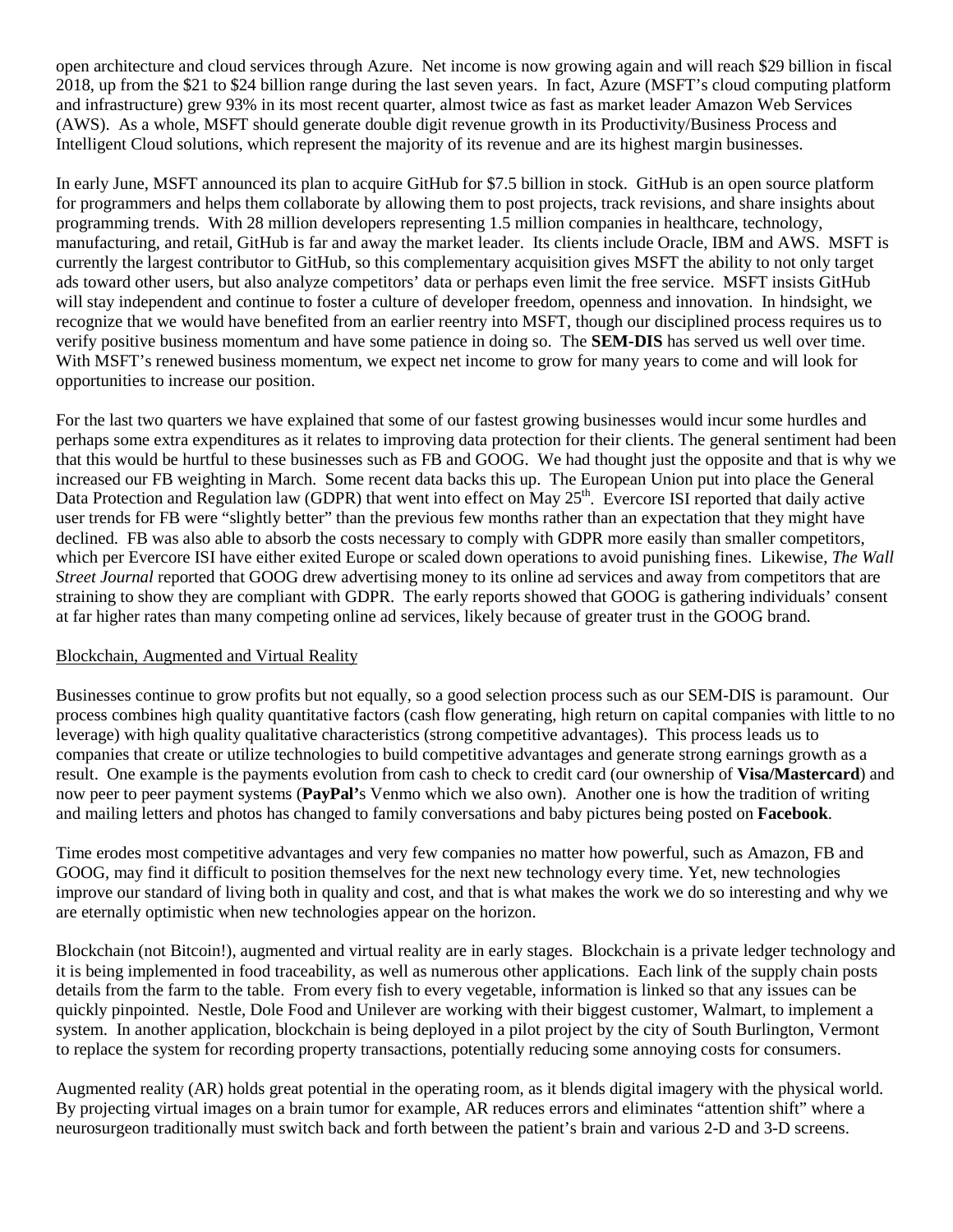Our process is geared towards finding successful companies with proven track records. Over time we will track these important technologies for new investment opportunities and observe how our existing companies either incorporate them into their products and services, such as **Stryker (SYK),** or benefit by their use in business operations that can potentially improve margins.

### Summer Heat and Equities Rule

A year ago rates on one year U.S. Treasury securities were in the range of 1%. With the economy heating up a bit and Fed raising its overnight rates, the yield on the one year has doubled to 2.3%. Money market yields still lag, so we have been purchasing Treasury securities for our clients' cash reserves. Equally interesting is that the spread between the 10 year Treasury at 2.85% and the 2 year Treasury at 2.5% has narrowed. While it is nice to see better yields on short term fixed securities, it is still difficult to commit to bonds with ten years or more unless high quality tax exempt municipals fit your investment allocation or you just prefer lower volatility.

Trump's trade war continues to impact the markets, as we noted in the first quarter letter. According to FactSet, there have been 36 days in the first half of 2018 in which the S&P 500 has moved more than 1% versus 17 days in all of 2017. So we've seen much more volatility this year. But the very low volatility of 2017 that many reference was the anomaly, not 2018. Despite these moves, equities rule in the long run and every so often it is good to review the results. Below is a list of returns for various categories from the period beginning 1900 and ending 2017. At the foundation is the realization that some of these categories are unlike being part owners in a business that generate earnings, since many don't generate any earnings or income like art or fine wines (unless you are selling it by the glass!). We were a bit surprised about the low return on U.S. home prices.

|                        | 118 Year<br><b>Return</b> | Growth of<br>\$100 |  |
|------------------------|---------------------------|--------------------|--|
| Category               | 1900-2017                 |                    |  |
| U.S. Stocks            | 6.5%                      | \$158,454          |  |
| World Equity Portfolio | 5.2%                      | \$37,657           |  |
| Global Bonds           | 2.0%                      | \$1,014            |  |
| U.S Treasury Bills     | 0.8%                      | \$254              |  |
| U.S. House Prices      | 0.3%                      | \$142              |  |
| Gold                   | 0.7%                      | \$226              |  |
| Silver                 | 0.0%                      | \$100              |  |
| <b>Fine Wines</b>      | 3.7%                      | \$7,016            |  |
| Diamonds               | $-0.6%$                   | \$49               |  |
| Postage Stamps         | 2.6%                      | \$2,015            |  |
| <b>Rare Violins</b>    | 2.4%                      | \$1,604            |  |

Source: Credit Suisse Global investment Returns Yearbook 2018

Best wishes for a great summer. We thank you and are grateful for your confidence.

Sincerely,

**Don Amy**

Donald R. Jowdy **Amy Lord, CFA** President Senior Vice President